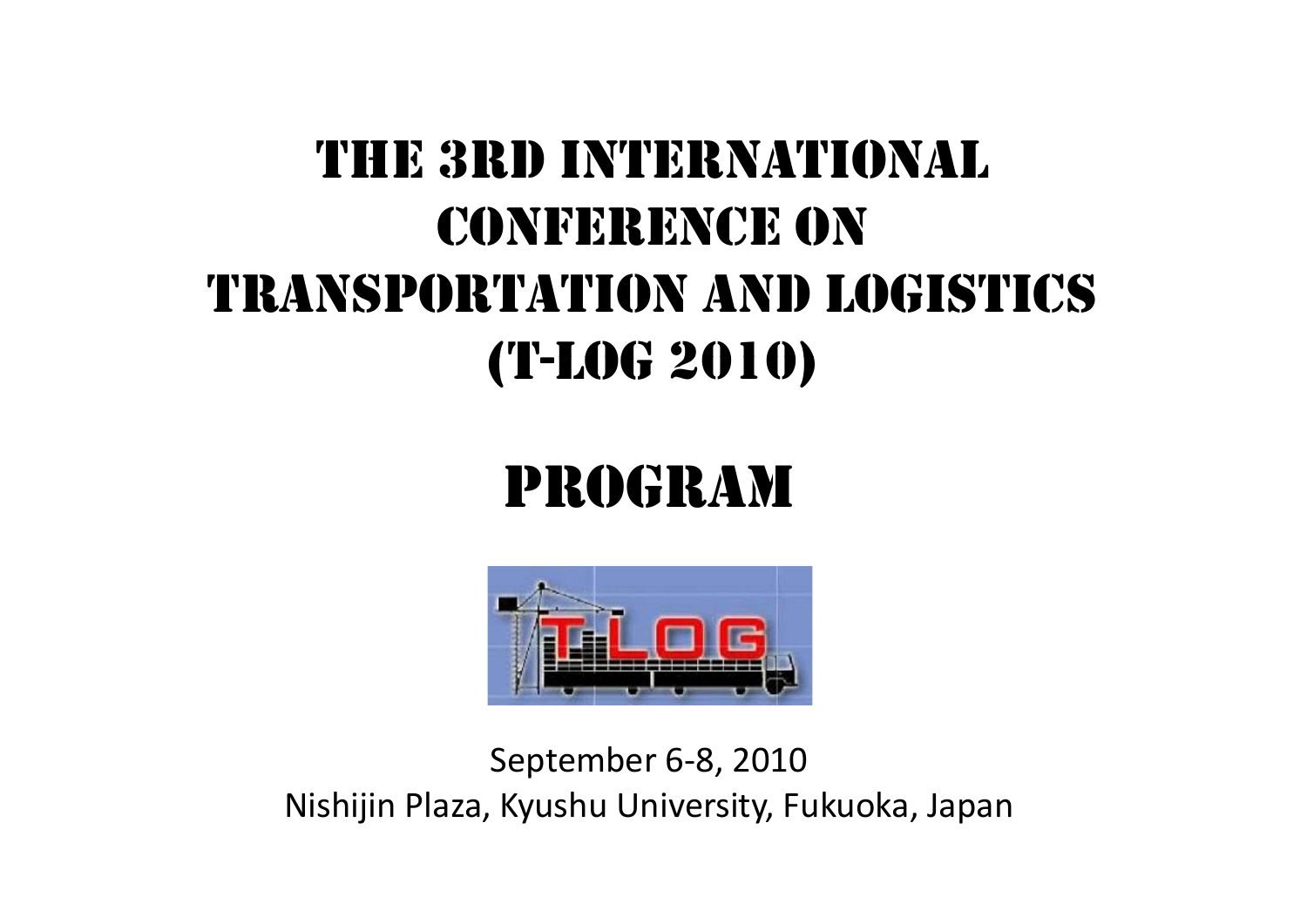# *Schedule at a Glance*





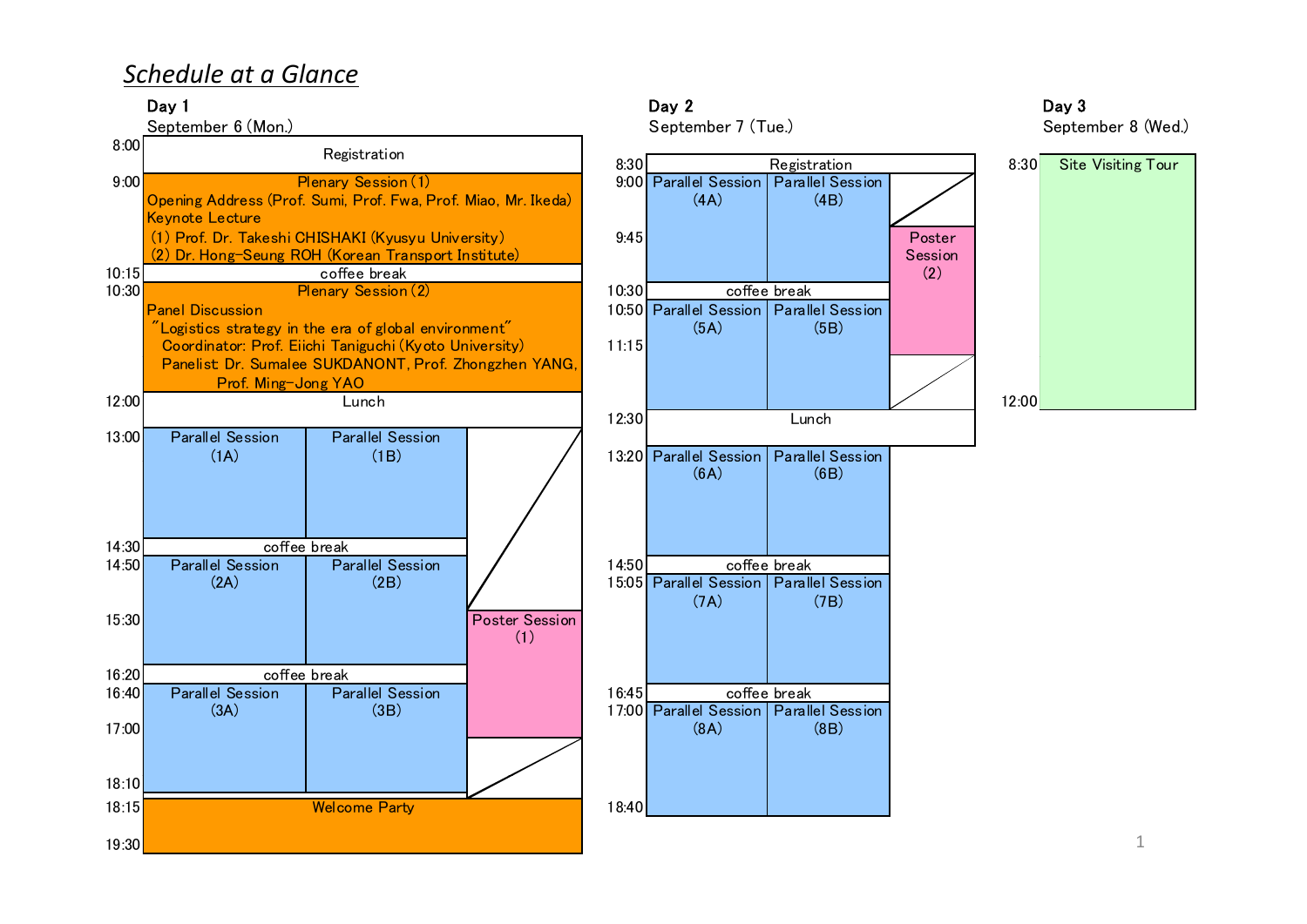## *Detail Session Schedule*

#### **Day 1: September 6 (Monday)**

#### **Plenary Session** (MC: Prof. Mikio TAKEBAYASHI)

#### 9:00-9:15 **Opening Address**

Prof. Tomonori SUMI (Kyusyu University), Prof. Tien Fang FWA (National University of Singapore) Prof. Lixin MIAO (Tsinghua University), Mr. Kaoru IKEDA (Fukuoka City)

9:15-9:45Keynote Lecture (1) Prof. Dr. Takeshi CHISHAKI (Kyusyu University, Japan) **"Toward the further development of regional logistics and city logistics"**

#### 9:45-10:15 **Keynote Lecture (2) Dr. Hong-Seung ROH (Korean Transport Institute, Korea) "The Intermodalism and beyond - Toward Barrier-Free Transport & Logistics"**

- 10:30-12:00 **Panel Discussion "Logistics strategy in the era of global environment"** Coordinator: Prof. Eiichi TANIGUCHI (Kyoto University)
	- Panelist: Dr. Sumalee SUKDANONT(Chulalongkorn University, Thailand) Prof. Zhongzhen YANG (Dalian Maritime University, China)
		- Prof. Ming-Jong YAO (National Chiao Tung University, Taiwan)

| Time | No.             | <b>Authors</b>                                                                                           | <b>Nation</b> | <b>Paper Title</b>                                                                                                      |
|------|-----------------|----------------------------------------------------------------------------------------------------------|---------------|-------------------------------------------------------------------------------------------------------------------------|
|      |                 | 13:00-14:30   1A: Logistics Policies & Statistics I (Chair: Shinya HANAOKA)                              |               |                                                                                                                         |
|      | P <sub>9</sub>  | Takashi YAKUWA, Tsutomu SUDO,<br>Takahiro SIGENO,                                                        | Japan         | A Study of East Asian Transport Statistics Data Standardization and Commoditizing                                       |
|      | P2              | <b>So UMEZAKI</b>                                                                                        | Indonesia     | Transport Sector Cooperation in ASEAN: ASEAN Strategic Transport Plan (ASTP) 2011-2015                                  |
|      | P1              | T. F. FWA, P. Q. BEH                                                                                     | Singapore     | Performance of Major Ports in Europe and Implications for Ports Development in East Asia                                |
|      | P <sub>11</sub> | Kazuhito HACHIYA, Sumio SUZUKI,<br>Tatsuyuki SHISHIDO, Hiroshi MORI,<br>Masahiro YOSHIMI, Takeshi KOKADO | Japan         | Capacity and Performance Assessment of ASEAN Maritime Network Ports                                                     |
|      | A99             | Yiping LE, Hitoshi IEDA                                                                                  | Japan         | An Analysis on Institutional Impacts on the Concentration of Container Port Systems: Cases of Japan, China<br>and Korea |
|      |                 | 1B: City Logistics & Vehicle Routing I (Chair: Tadashi YAMADA)                                           |               |                                                                                                                         |
|      | A22             | Sutanto SOEHODHO, Gatot F. HERTONO, Indonesia<br>Nahry YUSUF                                             |               | The Use of Network Representation in Freight Distribution Model                                                         |
|      | A85             | Muhammad Isran RAMLI, Yoshinao OEDA, Japan<br>Tomonori SUMI                                              |               | Study on Mode Choice Model of Trip for Daily Household Logisitic based on Binomial Logit Model                          |
|      | A11             | Zhiyuan LIU, Qiang MENG                                                                                  | Singapore     | A Reformulation of Truck and Trailer Routing Problem                                                                    |
|      | A66             | Loo Hay LEE, Ek Peng CHEW, Yongshi<br>Diana YU, Zhuo SUN                                                 | Singapore     | Integrated Vehicle and Trailer Dispatching Algorithms                                                                   |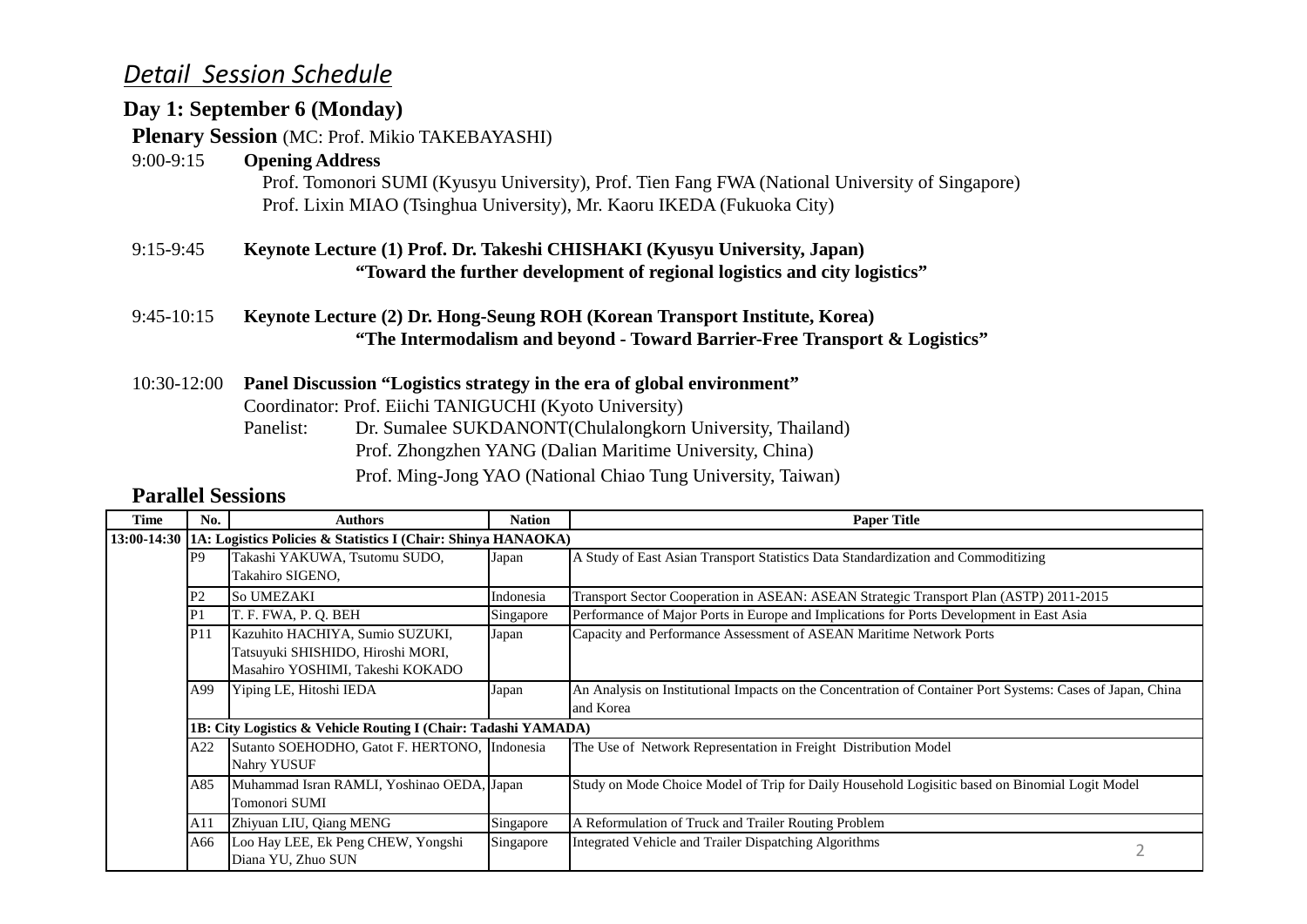# **Day 1: September 6 (Monday)**

| <b>Time</b> | No.                                                                                        | <b>Authors</b>                                                                          | <b>Nation</b> | <b>Paper Title</b>                                                                                                                       |  |  |  |
|-------------|--------------------------------------------------------------------------------------------|-----------------------------------------------------------------------------------------|---------------|------------------------------------------------------------------------------------------------------------------------------------------|--|--|--|
| 14:50-16:20 | 2A: Logistics Policies & Statistics II (Chair: Hong-Seung ROH)                             |                                                                                         |               |                                                                                                                                          |  |  |  |
|             | A57                                                                                        | Ghim Ping ONG                                                                           | Singapore     | Multimodal Freight Transportation Infrastructures in the United States: Trends, Adequacy and Future                                      |  |  |  |
|             |                                                                                            |                                                                                         |               | Challenges                                                                                                                               |  |  |  |
|             | A52                                                                                        | Mariner WANG                                                                            | Japan         | The Rise of Container Tonnage and Port Developments in East Asia                                                                         |  |  |  |
|             | A7                                                                                         | Yasuhiro AKAKURA                                                                        | Japan         | Analysis for Facilitating the Efficient Use of Official Port Cargo Statistics - Case Study in Myanmar Port Cargo<br><b>Statistics</b>    |  |  |  |
|             | P <sub>8</sub>                                                                             | Satoshi HATANAKA                                                                        | Japan         | Overview of Import/Export Container Cargo Movement Survey in Japan                                                                       |  |  |  |
|             |                                                                                            | 2B: City Logistics & Vehicle Routing II (Chair: Mingyao QI)                             |               |                                                                                                                                          |  |  |  |
|             | A89                                                                                        | Yasukatsu HAGINO, Tetsuro HYODO,<br>Kotaro ENDO, Ryuta NISHI                            | Japan         | Truck Route Choice Analysis by Traffic Application Data                                                                                  |  |  |  |
|             | P <sub>29</sub>                                                                            | Antal van KOLCK, Eiichi TANIGUCHI,<br>Ron van DUIN                                      | Netherlands   | Multi-agent Model for a Dynamic Urban Distribution Center                                                                                |  |  |  |
|             | A50                                                                                        | Hung-Jie WANG, Ching-Jung TING, Chia-<br>Ho CHEN                                        | Taiwan        | A Threshold Accepting Algorithm for Solving Uncapacitated Single Allocation Hub Location Problem                                         |  |  |  |
|             | A <sub>9</sub>                                                                             | Byung Ho JUNG, Ikki KIM                                                                 | Korea         | Study in Location Decision of Transfer Center for Transporting Military Materials in Wartime                                             |  |  |  |
|             | 16:40-18:10 3A: Cross-Border Transport and Landlocked Countries (Chair: Ryuichi SHIBASAKI) |                                                                                         |               |                                                                                                                                          |  |  |  |
|             | A44                                                                                        | Takafumi IWATA, Hironori KATO, Ryuichi Japan<br><b>SHIBASAKI</b>                        |               | Impact of International Transportation Infrastructure Development on a Landlocked Country: Case Study in the<br>Greater Mekong Subregion |  |  |  |
|             | P <sub>4</sub>                                                                             | Atsushi SAITO                                                                           | Japan         | The Comprehensive Study on Logistics System in Lao PDR                                                                                   |  |  |  |
|             | P <sub>6</sub>                                                                             | Yasuo KANNAMI                                                                           | Japan         | Pilot Demonstration Project to Promote Trade Facilitation in the GMS Southern Economic Corridor                                          |  |  |  |
|             | A117                                                                                       | Sumalee SUKDANONT                                                                       | Thailand      | Cross-border Trade and Transport between Thailand and Laos People's Democratic Republic along the<br>Mekong River                        |  |  |  |
|             | P <sub>19</sub>                                                                            | Satoru KUMAGAI, Toshitaka GOKAN,<br>Ikumo ISONO, Souknilanh KEOLA,<br>Kazunobu HAYAKAWA | Thailand      | Geographical Simulation Analysis for Logistic Enhancement in East Asia                                                                   |  |  |  |
|             |                                                                                            | 3B: City Logistics & Vehicle Routing III (Chair: Loo Hay LEE)                           |               |                                                                                                                                          |  |  |  |
|             |                                                                                            | A101 Chih-Peng CHU, Pei-Ying LEE, Shu Hwa<br>WU                                         | Taiwan        | An Application of City Logistics - Multiple-Trip Fleet Size and Mixed Vehicle Routing Problem in a<br>Distribution System                |  |  |  |
|             | A68                                                                                        | Ali Gul QURESHI, Eiichi TANIGUCHI,<br>Tadashi YAMADA                                    | Japan         | An Analysis of VRPTW Exact solutions based on Realistic Logistics Instances                                                              |  |  |  |
|             | A112                                                                                       | Chih-peng CHU, Ching-yi CHU, Tzu-ying<br>CHENG                                          | Taiwan        | Time Dependent Vehicle Routing Problems with Time Window and Split Delivery in City Logistics                                            |  |  |  |
|             | A83                                                                                        | Mingyao QI, Nan LI, Jinjin ZHANG, Lixin<br><b>MIAO</b>                                  | China         | A Variable Neighborhood Search Heuristic for Large Scale Real-time Time-dependent Vehicle Routing<br>Problem with Time Windows           |  |  |  |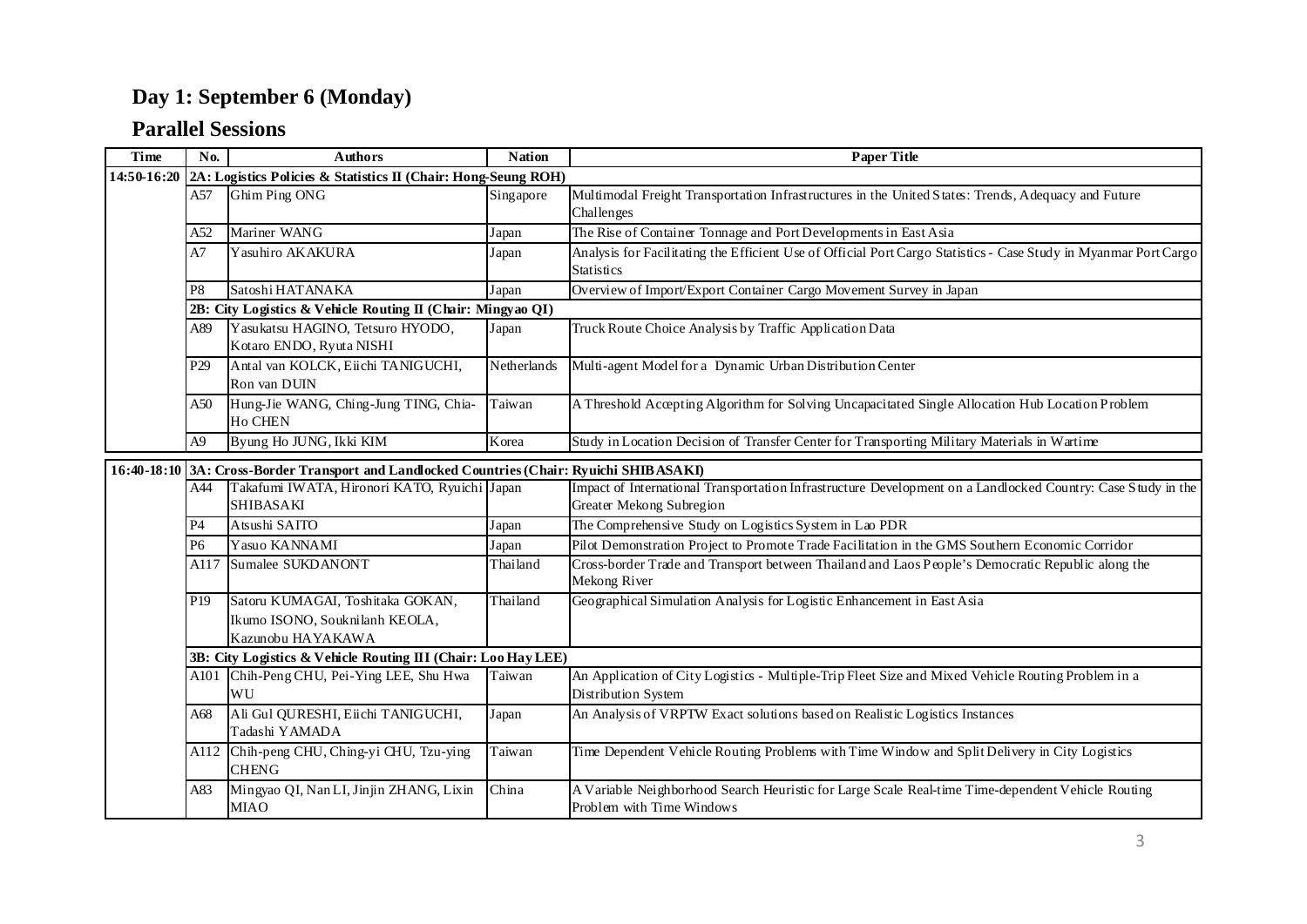# **Day 1: September 6 (Monday)**

#### **Poster Session**

| <b>Time</b> | No.             | <b>Authors</b>                                                                               | <b>Nation</b> | <b>Paper Title</b>                                                                                                                                                         |
|-------------|-----------------|----------------------------------------------------------------------------------------------|---------------|----------------------------------------------------------------------------------------------------------------------------------------------------------------------------|
|             |                 | 15:30-17:00 Poster Session I (12)                                                            |               |                                                                                                                                                                            |
|             | A37             | Tien-Cheng HSU, Ming-Jong YAO                                                                | Taiwan        | An Effective Algorithm on Solving Serial-Type Multi-Stage Production Supply Chain Systems with Geometric<br>Series Batch Size Shipment Policies                            |
|             | A35             | Ming-Jong YAO, Jia-Yen HUANG, Bai-<br>Sheng CHEN, Ya-Ting CHANG                              | Taiwan        | An Activity Based Costing-based Freight Adjustment Model for Third Party Logistic Providers Facing Floating<br>Oil Prices -- A Case Study of a Taiwanese Logistics Company |
|             | P <sub>14</sub> | Juha HINTSA, Vladlen TSIKOLENKO,<br>Toni MÄNNISTÖ                                            | Switzerland   | Supply Chain Security Research in Europe: Two Research Projects Funded by the Framework Program 7                                                                          |
|             | P <sub>15</sub> | Juha HINTSA, Vladlen TSIKOLENKO,<br>Juha AHOKAS, Toni MÄNNISTÖ, Jukka<br><b>SAHKSTEDT</b>    | Switzerland   | Feasibility Study on Supply Chain Operator Needs for a European Standard in Supply Chain Security (SCS)                                                                    |
|             | P27             | JongHak KIM, HoJeung KIM                                                                     | Korea         | Promotion of Green Transport Mode and Effect of Air Pollution Reduction                                                                                                    |
|             |                 | A100 Kyung-woo KANG, Woo-kag KOOK, Boo-<br>sun CHOI                                          | Korea         | CO2 Emission Analysis for Transportation Policy Effect in Carbon-Neutral City                                                                                              |
|             | P <sub>25</sub> | Hwa-Joong KIM, Jun-Gyu KANG, Paul T-<br>W LEE, Koichiro TEZUKA                               | Korea         | Analysis of Effects of Environmental Costs of International Container Cargo Flows on Intermodal Transport<br>Routes                                                        |
|             | A92             | Kazuhiko ISHIGURO                                                                            | Japan         | The Impact of Increase in Containership Size on the Asia-Europe-North America Trade                                                                                        |
|             | P18             | Kei ISHIHARA, Mikio TAKEBAYASHI                                                              | Japan         | Shippers' Behavior of Port Choice in the Intra-Asia Short Sea Container Transport Markets                                                                                  |
|             | A43             | Ken ARAMAKI, Ryuichi SHIBASAKI,<br>Sumie KATO                                                | Japan         | Factors of choosing port to call for shipping companies based on Analytic Hierarchical Process                                                                             |
|             | A14             | Emrah BULUT, Okan DULU, Shigeru<br><b>YOSHIDA</b>                                            | Japan         | Management Strategy for Shipping Company: Multi-Attribute Decision Making Process in the Management<br>Outsourcing                                                         |
|             | P <sub>23</sub> | Joewono SOEMARDJITO, Kuncoro Harto<br>WIDODO, Iwan PUJARIYADI, Imam<br>MUTHOHAR, Pujo SAROYO | Indonesia     | The Warehouse Optimising of Cement Distribution through Railway                                                                                                            |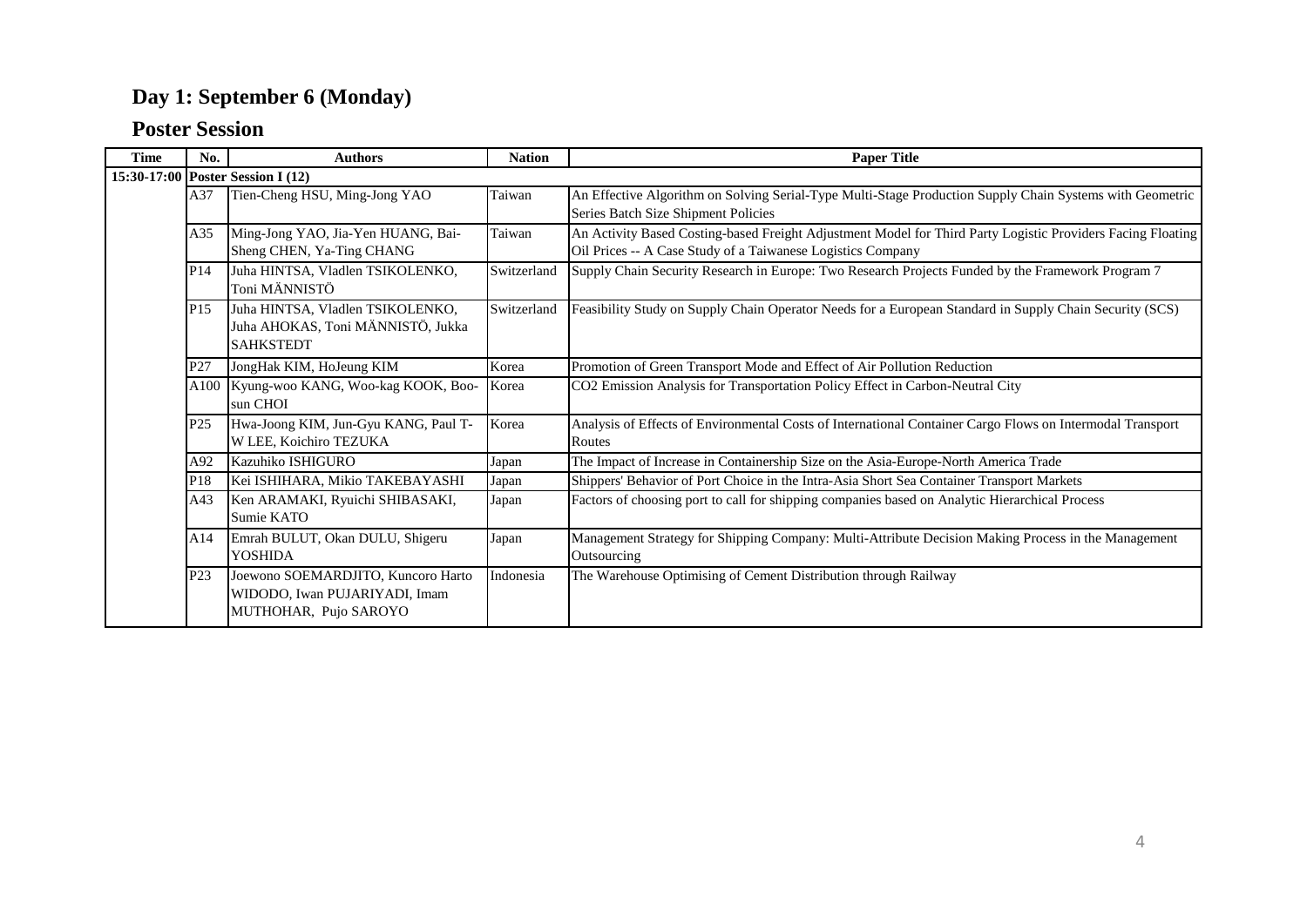| <b>Time</b> | No.                                                                         | <b>Authors</b>                                                                   | <b>Nation</b> | <b>Paper Title</b>                                                                                             |  |  |
|-------------|-----------------------------------------------------------------------------|----------------------------------------------------------------------------------|---------------|----------------------------------------------------------------------------------------------------------------|--|--|
| 9:00-10:30  | 4A: Intermodal, Rail, & Hinterland Transport I (Chair: Hironori KATO)       |                                                                                  |               |                                                                                                                |  |  |
|             | A2                                                                          | Yong Sang LEE, Byung Hyun CHUNG                                                  | Korea         | A Case Study on the Feasibility of a Trans-Continental Railroad - Focused on the Case of Samsung Electronics   |  |  |
|             |                                                                             |                                                                                  |               | Company in Shanghai -                                                                                          |  |  |
|             | P <sub>20</sub>                                                             | Shun CHOKKI, Hisafumi KOKUBUGATA,                                                | Japan         | A Fundamental Study on A Heuristic Solution to Multi-Modal Freight Transportation - in the Network in          |  |  |
|             |                                                                             | Shuichi MATSUMOTO, Hironao                                                       |               | Vietnam                                                                                                        |  |  |
|             |                                                                             | <b>KAWASHIMA</b>                                                                 |               |                                                                                                                |  |  |
|             | P <sub>24</sub>                                                             | Kim HASSALL                                                                      | Australia     | Bi-Modal Terminals and Mid-Corridor Connect Intermodal Solutions - A New Leap in Freight Productivity          |  |  |
|             | A53                                                                         | Philip LAIRD                                                                     | Australia     | Australian Rail Freight Productivity                                                                           |  |  |
|             |                                                                             | 4B: Mega and Large Containership (Chair: Kazuhiko ISHIGURO)                      |               |                                                                                                                |  |  |
|             | A59.                                                                        | Fan ZHANG, Etsuko NISHIMURA, Yukiko Japan                                        |               | The Berth Allocation Problem for a New Container Terminal Design                                               |  |  |
|             |                                                                             | YAMAKAWA, Akio IMAI                                                              |               |                                                                                                                |  |  |
|             | A64                                                                         | Etsuko NISHIMURA, Junya SUNAGAWA                                                 | Japan         | Container Storage Problem at Terminals where the Mega-containership Calls with Multiple Quay Cranes            |  |  |
|             |                                                                             |                                                                                  |               | Assigned to a Feeder Ship                                                                                      |  |  |
|             | A33                                                                         | Chaur-Luh TSAI                                                                   | Taiwan        | The Influences of Ultra-Large Container Ship in Maritime Logistics                                             |  |  |
|             | A65                                                                         | Ryuichi SHIBASAKI, Tomihiro                                                      | Japan         | How International Cargo Flow will Change by Expansion of Panama Canal? -An Approach using the World            |  |  |
|             |                                                                             | <b>WATANABE</b>                                                                  |               | Model for International Cargo Simulation                                                                       |  |  |
|             |                                                                             | 10:50-12:30 5A: Intermodal, Rail, & Hinterland Transport II (Chair: Kim HASSALL) |               |                                                                                                                |  |  |
|             | P26                                                                         | Imam MUTHOHAR, Lilik Wachid Budi                                                 | Japan         | Travel Pattern Analysis of Freight Transport in Java Island                                                    |  |  |
|             |                                                                             | SUSILO, Heru SUTOMO, Tomonori SUMI                                               |               |                                                                                                                |  |  |
|             | A84                                                                         | <b>Clive MOTTRAM</b>                                                             | Australia     | An Alternative Approach to Transport Corridor Planning in Melbourne, Australia                                 |  |  |
|             | A49                                                                         | Zhongzhen YANG, Jing WANG                                                        | China         | The Analysis of Coupling Degree between Container Shipping Line Density and Transport Demand in the            |  |  |
|             |                                                                             |                                                                                  |               | Hinterland                                                                                                     |  |  |
|             | A62                                                                         | Hirotaka SEKIYA, Katsumi UESAKA,                                                 | Japan         | Transport Characteristics and Road Structure Factors Influencing Container Truck Route Selection               |  |  |
|             |                                                                             | Shunsuke MATSUMOTO, Makoto                                                       |               |                                                                                                                |  |  |
|             |                                                                             | <b>FURUKAWA</b>                                                                  |               |                                                                                                                |  |  |
|             | P22                                                                         | Kenjiro HIROSE                                                                   | Japan         | Present Status and Action for International Physical Distribution Road Network in Kyushu Region                |  |  |
|             | 5B: Terminal Operation & Maritime Shipping Market (Chair: Etsuko NISHIMURA) |                                                                                  |               |                                                                                                                |  |  |
|             | A29                                                                         | Dong-Won JANG, Sang Hyuk YI, Kwang                                               | Korea         | Shuttle Operations of Containers between Vessels on a Sea and a Port on Seashore                               |  |  |
|             |                                                                             | Ryel RYU, Kap Hwan KIM                                                           |               |                                                                                                                |  |  |
|             | A67                                                                         | Ek Peng CHEW, Loo Hay LEE, Hock                                                  | Singapore     | Real Time Dispatching Strategies for Container Terminals                                                       |  |  |
|             |                                                                             | Choon Jonathan ONG, Yuan WANG                                                    |               |                                                                                                                |  |  |
|             | A81                                                                         | Loo Hay LEE, Xinjia JIANG, Ek Peng                                               | Singapore     | A Dynamic Yard Template Approach to Container Storage Management in a Transshipment Hub                        |  |  |
|             |                                                                             | CHEW, Yongbin HAN, Kok Choon TAN                                                 |               |                                                                                                                |  |  |
|             | A12                                                                         | Okan DURU, Shigeru YOSHIDA                                                       | Japan         | Seasonality Patterns in Dry Cargo Vessel Traffic of the Strait of Istanbul and Interactions with Freight Rates |  |  |
|             | A13                                                                         | Emrah BULUT, Okan DURU, Shigeru                                                  |               | Chartering Strategy Selection in the Dry Bulk Shipping Assets: Spot vs. Period Trading                         |  |  |
|             |                                                                             | <b>YOSHIDA</b>                                                                   | Japan         |                                                                                                                |  |  |
|             |                                                                             |                                                                                  |               |                                                                                                                |  |  |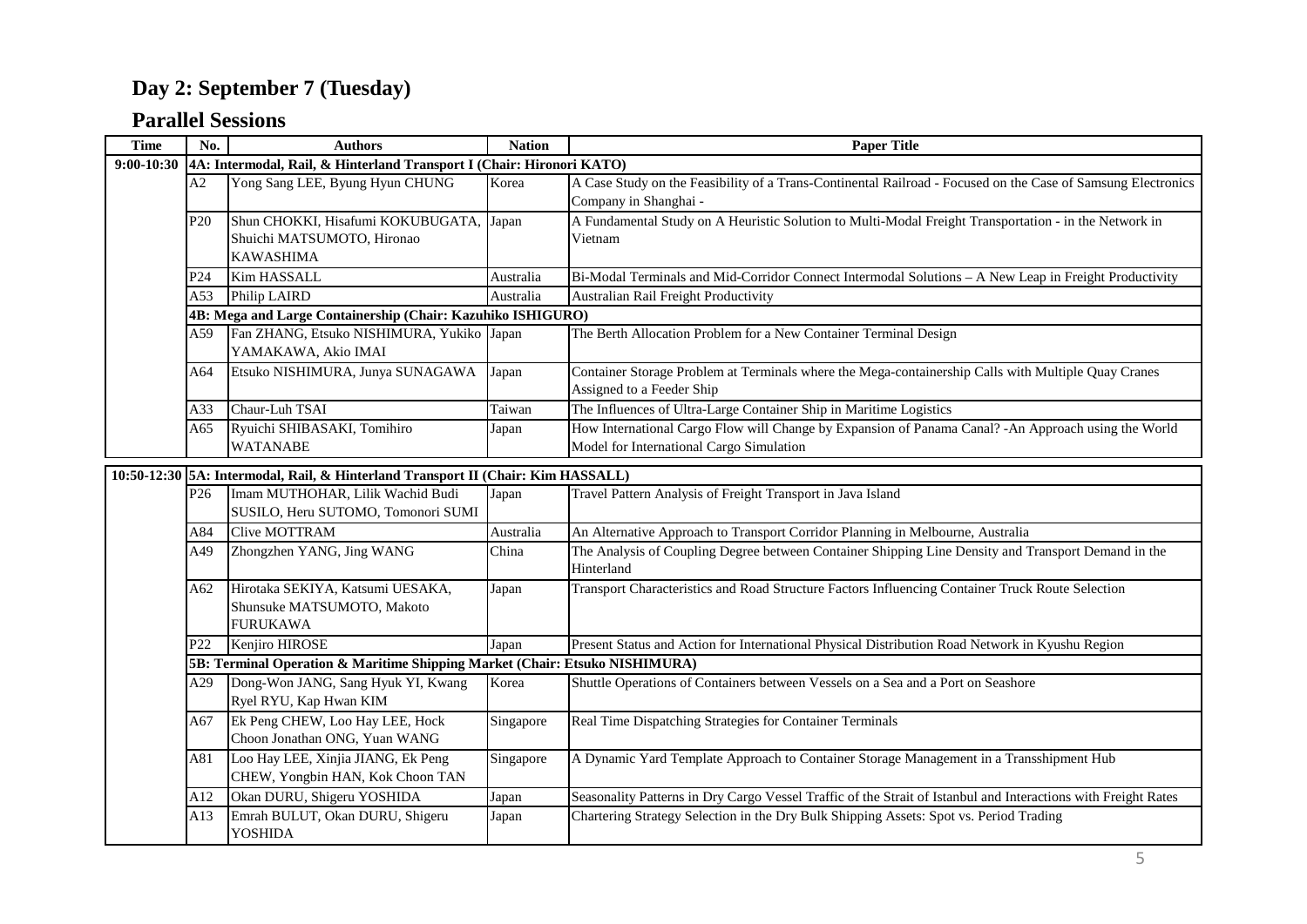| <b>Time</b>                                                                  | No.                                                                    | <b>Authors</b>                                | <b>Nation</b> | <b>Paper Title</b>                                                                                        |  |
|------------------------------------------------------------------------------|------------------------------------------------------------------------|-----------------------------------------------|---------------|-----------------------------------------------------------------------------------------------------------|--|
| $13:20 - 14:50$                                                              | 6A: Environmental Issues (Chair: Qingqing XU)                          |                                               |               |                                                                                                           |  |
|                                                                              | P <sub>3</sub>                                                         | Madan B. REGMI, Shinya HANAOKA                | Japan         | A Framework to Evaluate Carbon Emissions from Freight Transport and Policies to Reduce CO2 Emissions      |  |
|                                                                              |                                                                        |                                               |               | through Mode Shift in Asia                                                                                |  |
|                                                                              | <b>P10</b>                                                             | Hiromi KADO, Katsuya ODA                      | Japan         | Current Status and New Effort for Reduction of GHG Emission in Port and its Surroundings                  |  |
|                                                                              | A60                                                                    | Mikio TAKEBAYASHI                             | Japan         | The Cost of Environmental Pollution and Change of Network Design                                          |  |
|                                                                              | P <sub>21</sub>                                                        | Jirapat PHORNPRAPHA, Atsushi                  | Japan         | Reverse Logistics Network Allocation for Second Hand/End-of-Life Motorcycles Collection in Thailand       |  |
|                                                                              |                                                                        | FUKUDA, Mikiharu ARIMURA                      |               |                                                                                                           |  |
|                                                                              |                                                                        | 6B: Air Transport (Chair: Kuancheng HUANG)    |               |                                                                                                           |  |
|                                                                              | A54                                                                    | Daisuke WATANABE, Takahiro MAJIMA,            | Japan         | Analysis of Air Cargo Hub Location in East Asia                                                           |  |
|                                                                              |                                                                        | Keiki TAKADAMA, Mitujiro KATUHARA             |               |                                                                                                           |  |
|                                                                              | P <sub>17</sub>                                                        | Tetsuya TAKIMOTO                              | Japan         | Global Cold Chain Management of Air Cargo                                                                 |  |
|                                                                              | P <sub>16</sub>                                                        | Masahiko TAKEI, Nobuhiko HAMAGUCHI Japan      |               | Problems on for Airlines Distribution in Kyushu and Correspondence in the Comprehensive Study of Fukuoka  |  |
|                                                                              |                                                                        |                                               |               | Airport (Public Involvement)                                                                              |  |
|                                                                              | A48                                                                    | Kuancheng HUANG, Jing-Yao WU                  | Taiwan        | A Modified Ant System Algorithm for the Aircraft Landing Problem                                          |  |
| 15:05-16:45 7A: ITS & Supply Chian Management (Chair: Sompong SIRISOPONSILP) |                                                                        |                                               |               |                                                                                                           |  |
|                                                                              | A96                                                                    | Dai TAMAGAWA, Takayoshi YOKOTA                | Japan         | An Evaluation of Urban Road Network from a Viewpoint of Logistics by Using Probe Car Systems - A Case     |  |
|                                                                              |                                                                        |                                               |               | Study of the Keihanshin Area in Japan                                                                     |  |
|                                                                              | A102                                                                   | Gang-Dae LEE, Oh-Keun HA, Dong-Joo            | Korea         | Relation Model Describing the Effects of Introducing RFID in the Supply Chain: Evidence from the Food and |  |
|                                                                              |                                                                        | PARK, Yong-Hun JO                             |               | Beverage Industry in Korea                                                                                |  |
|                                                                              | A74                                                                    | Tengyue CUI, Lixin MIAO, Qingqing XU          | China         | Comparative Analysis of Informational Coordination Efficiency for Three Typical Supply Chain Coordination |  |
|                                                                              |                                                                        |                                               |               | Structures with Entropy Theory                                                                            |  |
|                                                                              | A93                                                                    | Seiki YUKIMOTO, Haruo HORAGUCHI,              | Japan         | Creating New Parts Procurement Strategy by Japanese Automobile Manufactures: Development Process of       |  |
|                                                                              |                                                                        | Ruixue LI                                     |               | Milk-run and Cross-dock for JIT Production System                                                         |  |
|                                                                              | P <sub>12</sub>                                                        | Yasutaka OHBA, Masato KOYAMA                  | Japan         | Investigation of Livestock Industry and Feed Grain Import in the Kyusyu Region                            |  |
|                                                                              | 7B: Trade & Cargo Forecasting and Modelling I (Chair: Koichiro TEZUKA) |                                               |               |                                                                                                           |  |
|                                                                              | A27                                                                    | Tsung-Chen LEE, Chia-Hsuan WU, Paul T- Taiwan |               | Impacts of the ECFA on Seaborne Trade Volume and Policy Development for Shipping and Port Industry in     |  |
|                                                                              |                                                                        | <b>W LEE</b>                                  |               | Taiwan                                                                                                    |  |
|                                                                              | A91                                                                    | Ryuichi SHIBASAKI, Tomihiro                   | Japan         | Forecasting Future Amount of Trade and Maritime Container Cargo Based on International Economic Scenario  |  |
|                                                                              |                                                                        | WATANABE, Hitoshi ONODERA                     |               |                                                                                                           |  |
|                                                                              | A94                                                                    | Hiroyuki KOSAKA                               | Japan         | Estimation of Container Freight Flows in North East Asia                                                  |  |
|                                                                              | A23                                                                    | Jingci XIE                                    | China         | A System Dynamics Model for the Development of Qingdao Port Logistics                                     |  |
|                                                                              | A46                                                                    | Yoshihisa TATENO                              | Japan         | New Method of Forecasting Container Throughput                                                            |  |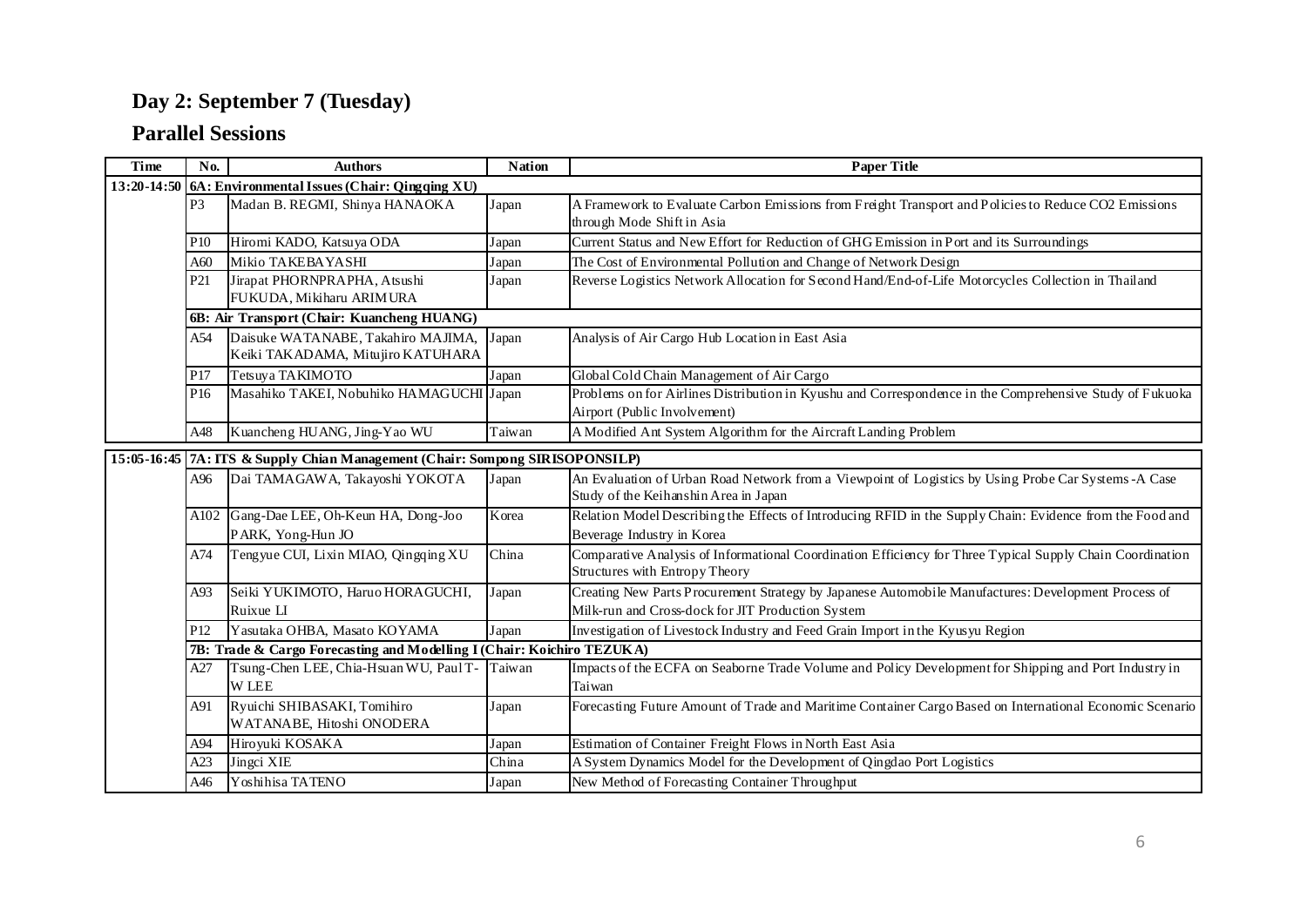| <b>Time</b> | No.                                                              | <b>Authors</b>                                                             | <b>Nation</b> | <b>Paper Title</b>                                                                                        |  |  |
|-------------|------------------------------------------------------------------|----------------------------------------------------------------------------|---------------|-----------------------------------------------------------------------------------------------------------|--|--|
|             | 17:00-18:40 8A: Risk Assessment & Management (Chair: Qiang MENG) |                                                                            |               |                                                                                                           |  |  |
|             | A18                                                              | Andre DANTAS, Frederico FERREIRA                                           | New Zealand   | Prioritisation and Deployment of Physical and Human Resources During Disasters                            |  |  |
|             | A103                                                             | Juha HINTSA, Toni MANNISTO, Ari-                                           | Switzerland   | Customs Risk Management (CRiM): A Survey with 24 Customs Administrations                                  |  |  |
|             |                                                                  | Pekka HAMERI, Matthias FINGER,                                             |               |                                                                                                           |  |  |
|             |                                                                  | Christopher THIBEDEAU, Jukka                                               |               |                                                                                                           |  |  |
|             |                                                                  | SAHLSTEDT, Vladlen TSIKOLENKO                                              |               |                                                                                                           |  |  |
|             | A106                                                             | Juha HINTSA, Ari-Pekka HAMERI, Toni                                        | Switzerland   | Conceptual Model for Measuring Benefits of Security in Global Supply Chains                               |  |  |
|             |                                                                  | MANNISTO, Ana-Minodora LAZARESCU,                                          |               |                                                                                                           |  |  |
|             |                                                                  | Juha AHOKAS, Jan HOLMSTROM                                                 |               |                                                                                                           |  |  |
|             | A45                                                              | Yukihiro OGAWA, Hironori KATO,                                             | Japan         | Blockade Risk of the Straits of Malacca and Singapore: Scenario Analysis with International Cargo Flow    |  |  |
|             |                                                                  | Ryuichi SHIBASAKI                                                          |               | Simulation                                                                                                |  |  |
|             | A51                                                              | Muhammad Marizwan ABDUL MANAN,                                             | Malaysia      | Safety Evaluation of Temporary Express Bus Terminal at Bukit Jalil National Stadium during 'Eid 'Ul Fitr' |  |  |
|             |                                                                  | Alvin Poi WAI HOONG                                                        |               | 2008                                                                                                      |  |  |
|             |                                                                  | 8B: Trade & Cargo Forecasting and Modelling II (Chair: Manoj LOHATEPANONT) |               |                                                                                                           |  |  |
|             | A24                                                              | Gusri YALDI, Michael A P TAYLOR, Wen Australia                             |               | A Robust Neural Network Approach for Commodity Flow Distribution Modelling Tool                           |  |  |
|             |                                                                  | Long YUE                                                                   |               |                                                                                                           |  |  |
|             | A98                                                              | Manoj LOHATEPANONT, Kajarin                                                | Thailand      | Container Liner's Revenue Management System: Key-Path Based Container Slot Allocation Model               |  |  |
|             |                                                                  | <b>TOERAKTAKUL</b>                                                         |               |                                                                                                           |  |  |
|             | A97                                                              | Manoj LOHATEPANONT, Viroon                                                 | Thailand      | Ship Routing and Scheduling with Time Windows and Port Congestion Model                                   |  |  |
|             |                                                                  | <b>KONGSERMSUP</b>                                                         |               |                                                                                                           |  |  |
|             | A113                                                             | Kosuke YASUFUKU, Mikio                                                     | Japan         | Measuring the Benefit of Choke Point for International Seaborne Cargo Transport Markets by Network        |  |  |
|             |                                                                  | <b>TAKEBAYASHI</b>                                                         |               | Analyzing Method                                                                                          |  |  |
|             | A6                                                               | Koichi SHINTANI, Rob KONINGS                                               | Japan         | The Impact of Foldable Containers on Container Fleet Management Costs in Liner Shipping Networks          |  |  |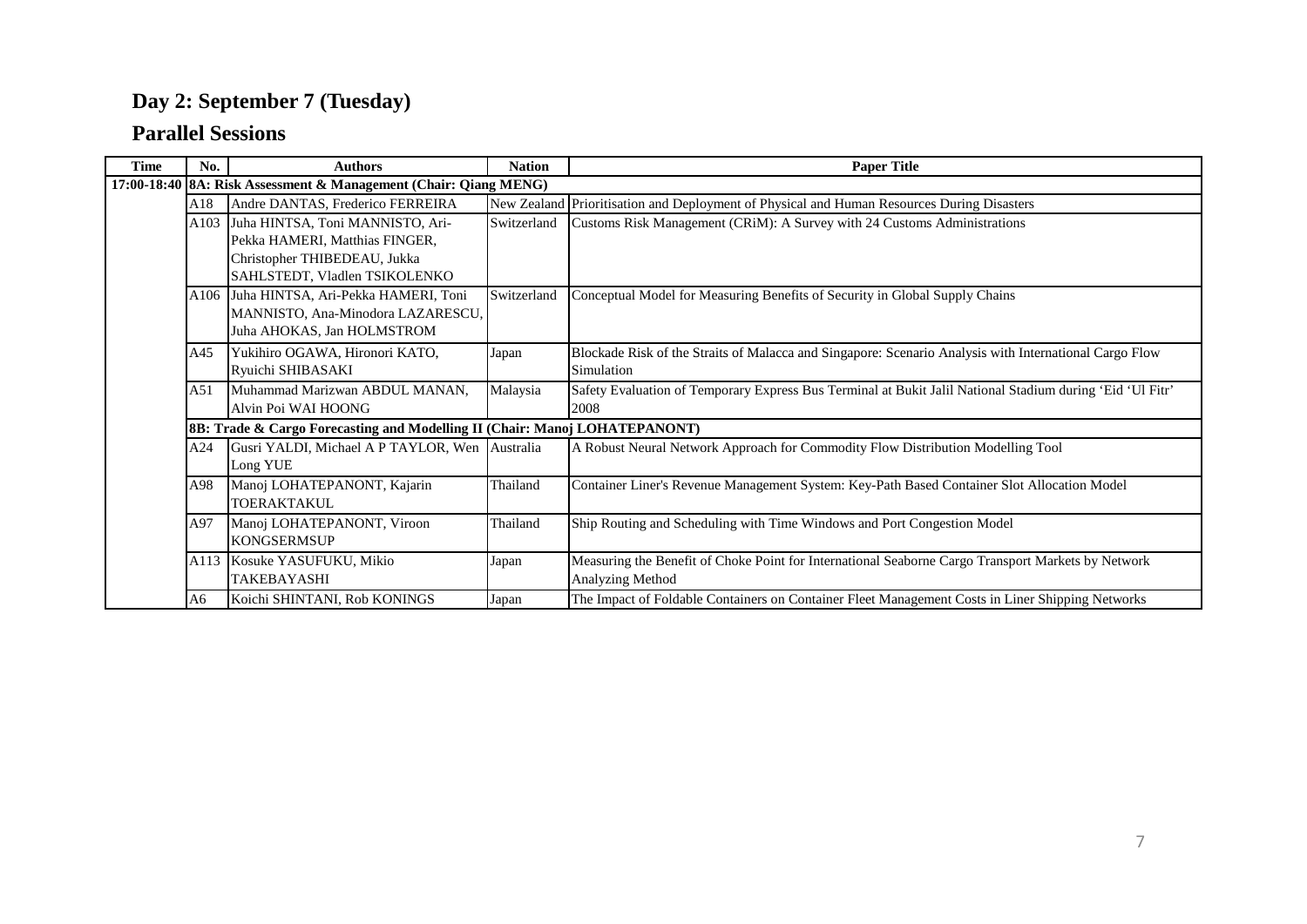#### **Poster Session**

| <b>Time</b>  | No.             | <b>Authors</b>                                                  | <b>Nation</b> | <b>Paper Title</b>                                                                                                                                    |  |  |  |
|--------------|-----------------|-----------------------------------------------------------------|---------------|-------------------------------------------------------------------------------------------------------------------------------------------------------|--|--|--|
| $9:45-11:15$ |                 | <b>Poster Session II (13)</b>                                   |               |                                                                                                                                                       |  |  |  |
|              |                 | A116 Yoshihiro KAMEYAMA, Kazuhiko<br><b>ISHIGURO</b>            | Japan         | Effects of Transport Infrastructure Improvement on the International and Domestic Freight Flow in Japan                                               |  |  |  |
|              | P5              | Baasankhuu MANDUUL                                              | Mongolia      | Statistic of Mongolian Transport Sector and Mineral's Transportation                                                                                  |  |  |  |
|              | P7              | Jifang ZHANG, Tomoya KAWASAKI,<br>Shinya HANAOKA                | Japan         | Freight Transport Value of Time Estimation for Border Crossing Route ~Case Study of Tianjin Port-Ulan Bator<br>Route                                  |  |  |  |
|              | P <sub>13</sub> | Tomoya KAWASAKI, Shinya HANAOKA                                 | Japan         | How to Choose a Route in Inland Freight Transport?                                                                                                    |  |  |  |
|              | A8              | Manoj LOHATEPANONT, Ta-Chung<br>WANG, Pasu RATPRASERT           | Taiwan        | Ant Colony Optimization Applied for Weekly Fleet Assignment with Time Windows Model                                                                   |  |  |  |
|              | A71             | Ta-Yin HU, Tsai-Yun LIAO, Huei-Yu GUO Taiwan                    |               | A Meta-Heuristic Approach for On-line Travelling Repairman Problem - A Case Study of Signal Repair<br>Problems                                        |  |  |  |
|              | A77             | Dong ZHOU, Qiang LI, Lixin MIAO                                 | China         | Vehicle Routing Problem in Financial Escorting Service                                                                                                |  |  |  |
|              | A28             | Afshin Shariat MOHAYMANY, Elnaz<br>IRANNEZHAD, Mohsen BABAEE    | Iran          | Effects of Specification of Urban Network on Optimal Fuel Distribution                                                                                |  |  |  |
|              | A34             | Daiki KITAOKA, Shinpei OKAMOTO,<br>Yoshinao OEDA, Tomonori SUMI | Japan         | A Study on Temporal Distribution of Freight Transportation in Consideration of Daily Work-Life Cycle and<br>Considerations on Refinement of the model |  |  |  |
|              | P31             | Judiantono TONNY                                                | Indonesia     | The Influence of Destination Location Factor and Transportation System Factor to Choice the Shopping<br>Location                                      |  |  |  |
|              | A72             | Jiaqi LI, Qing ZHANG, Bowei LI                                  | China         | The Quality Control in SCM                                                                                                                            |  |  |  |
|              | A88             | Tsai-Yun LIAO                                                   | Taiwan        | Fuzzy Multiple Attribute Decision Framework for Third Party Logistics Selection                                                                       |  |  |  |
|              | P33             | Mir Alimullah FARUQUE, Md. Sabbir<br><b>SHARIF</b>              | Bangladesh    | Public Transport Verses Private Transport: Which Could Be the Better Option for a Mega City Dhaka?                                                    |  |  |  |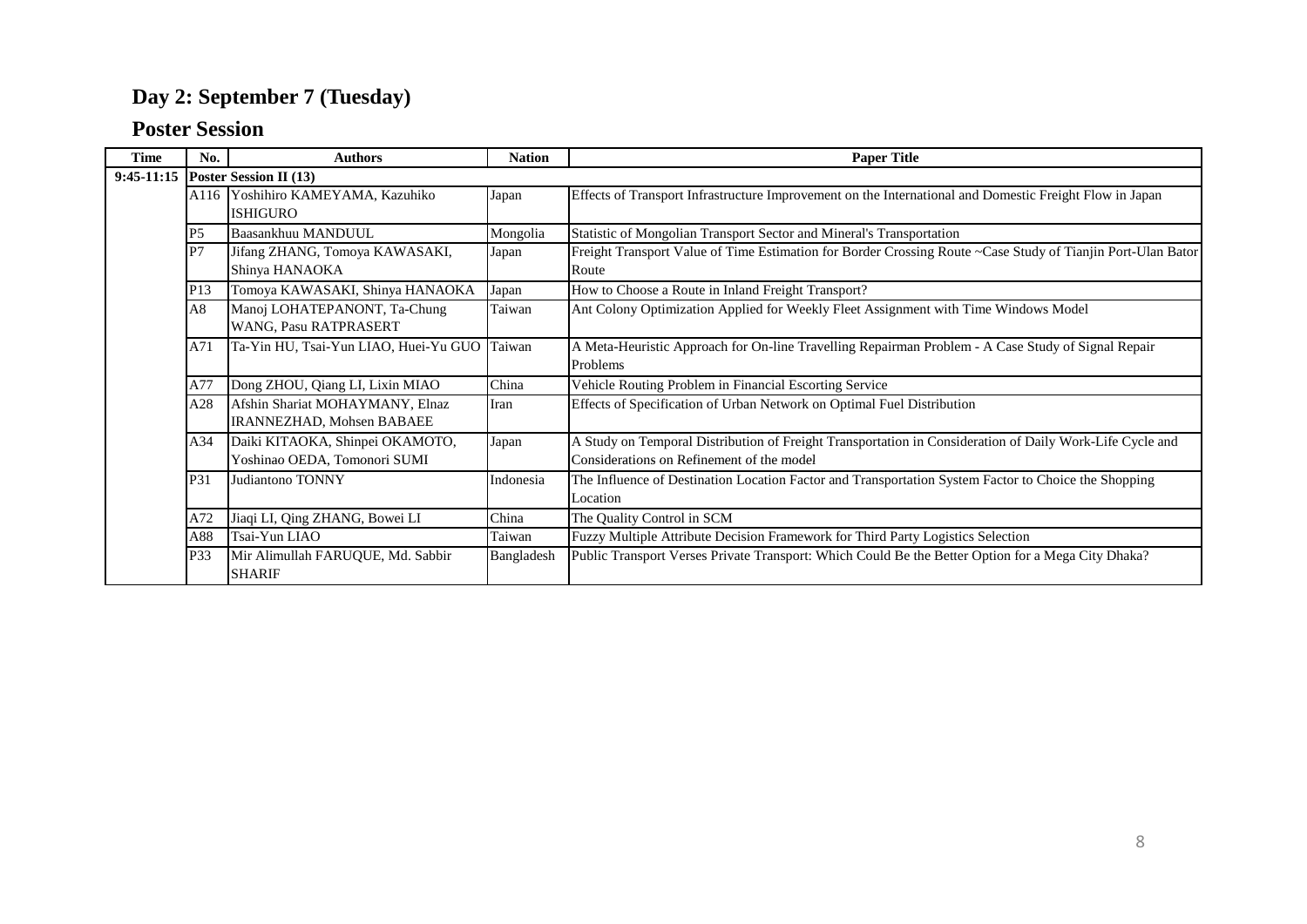## *Technical‐Visiting Tour (tentative schedule)*

### **Day 3: September 8 (Wednesday)**

| $8:00 - 8:15$ | departing Nishijin Plaza |
|---------------|--------------------------|
|---------------|--------------------------|

(or near place, the precise place and time will be announced at the conference)

- 8:30 departing Hyatt Residential Suite Fukuoka
- 9:00Fukuoka Island City (terminal for Shanghai Super-Express, Electric RTG) Kashii Park Port Container Terminal
- 10:10 departing Island City
- 10:40 Fukuoka beer factory of Asahi Breweries (logistics and factory tour with tasting)
- 12:00departing beer factory

12:30-14:00 (planned)

arriving Hyatt Residential Suite Fukuoka via Fukuoka Airport, Hakata Railway Station, and Tenjin (city center)

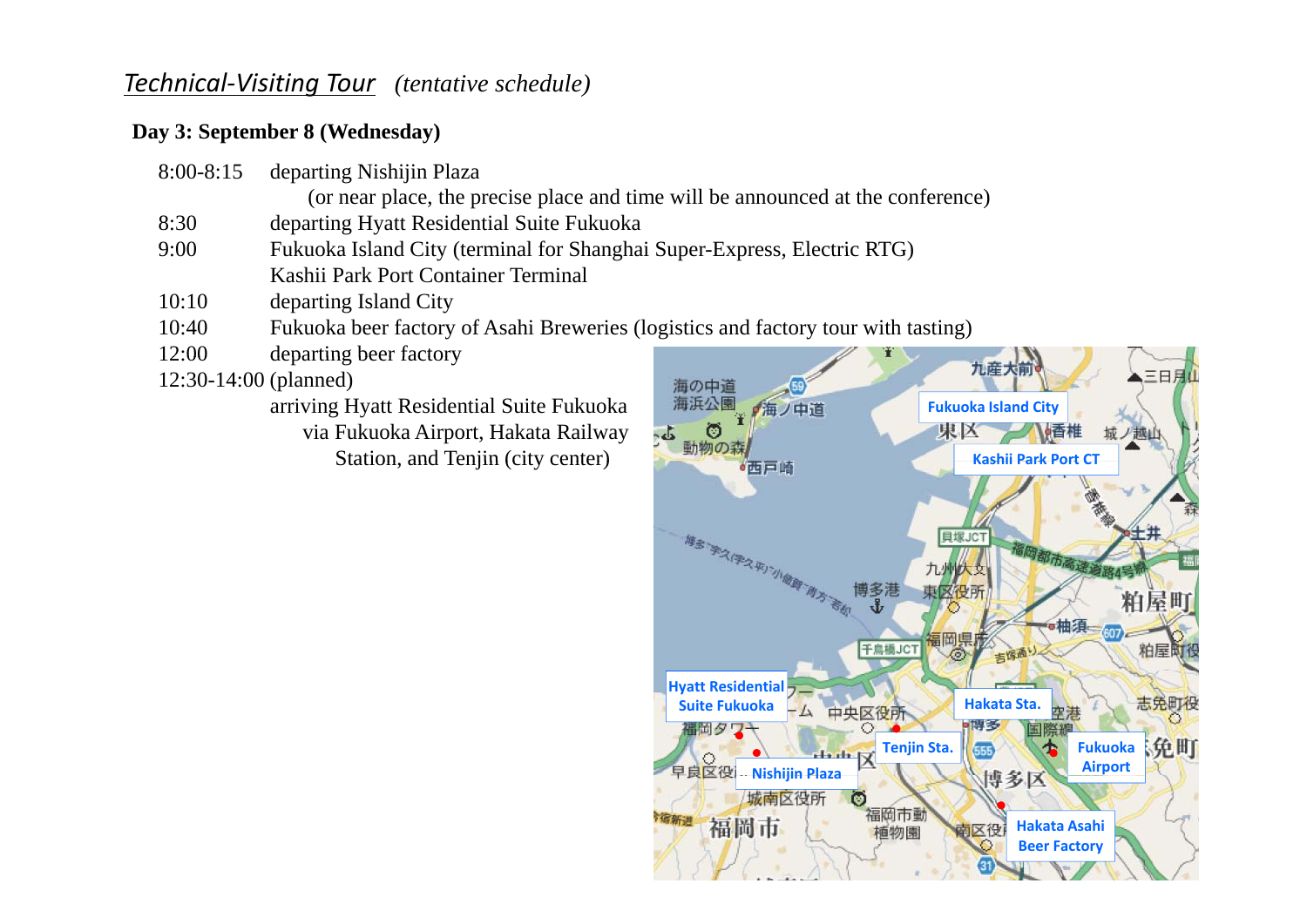

[ Route 1] (from Fukuoka Airport)<br>Fukuoka Airport -(20 min, Subway Kuko Line)-> Nishijin Sta. -(7min, walk)-> Nishijin Plaza<br>at Fukuoka-kuko sta.<br>at Fukuoka-kuko sta.

[Route 2] (from JR Hakata station)<br>Hakata sta -(15min, Subway Kuko Line)-> Nishijin Sta . -(7min, walk)-> Nishijin Plaza<br>\* Take the Fukuoka City Subway going to "Meinohama", "Karatsu" or "Chikuzen-maebaru"<br>at Hakata sta . at Hakata sta.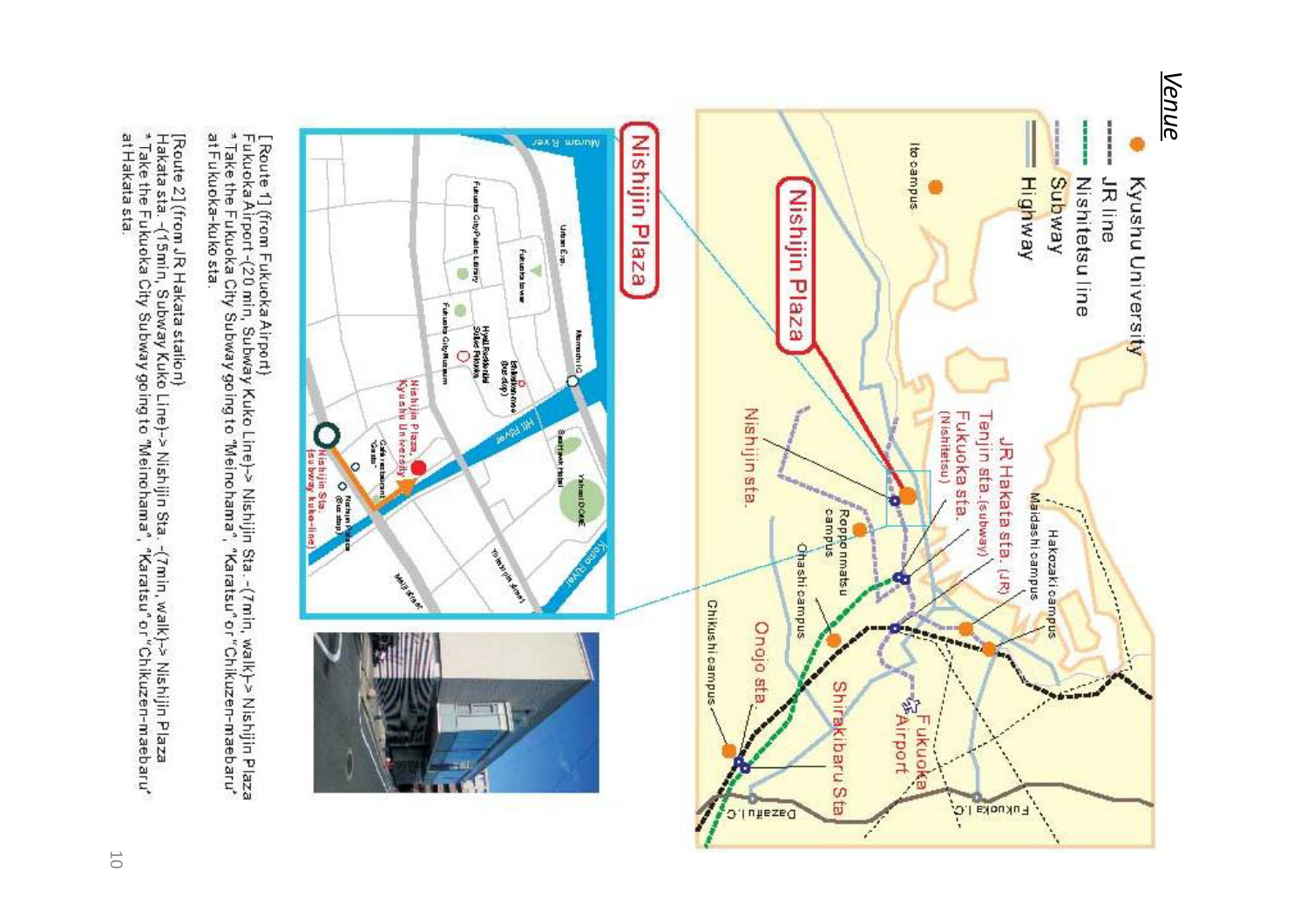## *T‐LOG Member Universities and Representatives*

National University of Singapore\* (Prof. Tien Fang FWA) Tsinghua University\* (Prof. Lixin MIAO) University of Tokyo\* (Prof. Hitoshi IEDA) Chulalongkorn University (Dr. Sompong SIRISOPONSILP) Kobe University (Prof. Akio IMAI) Kyushu University (Prof. Tomonori SUMI) Kyoto University (Prof. Eiichi TANIGUCHI) Monash University (Dr. Russell THOMPSON) Tokyo University of Marine Science and Technology (Prof. Tetsuo HYODO) University of Indonesia (Prof. Sutanto SOEHODHO) \**Founding Member* 

### *Local Host Organizers*

Hitoshi IEDA (Chair, University of Tokyo) Tomonori SUMI (Vice-Chair, Kyushu University) Sumio SUZUKI (Vice-Chair, Ides. Inc.) Eiichi TANIGUCHI (Vice-Chair, Kyoto University)

Hiroyuki GESHI (Port and Harbor Bureau, MLIT) Shinya HANAOKA (Tokyo Institute of Technology) Tetsuro HYODO(Tokyo University of Marine Science and Technology) Kaoru IKEDA (Fukuoka City Bureau) Akira KANEKO (Toyo University) Hironori KATO (University of Tokyo)

Katsuhiko KURODA (Kobe University)

Guoquan LI (Railway Technical Research Institute) Chiaki MATSUNAGA (Kyushu University) Toshinori NEMOTO (Hitotsubashi University) Naoki NISHIMURA (Kyushu Regional Bureau, MLIT) Yoshinao OEDA (Kyushu University) Naohisa OKAMOTO (Tsukuba University) Ryuichi SHIBASAKI (NILIM, MLIT) Makio SHICHIJO (Road Bureau, MLIT) Takeshi SUZUKI (NILIM, MLIT) Mikio TAKEBAYASHI (Kobe University) Satoshi TOI (Kyushu University) Katsumi UESAKA (NILIM, MLIT) o KURODA (Kobe University) Takashi YAKUWA (National Planning Bureau, MLIT) Tsuneaki YOSHIDA (University of Tokyo)